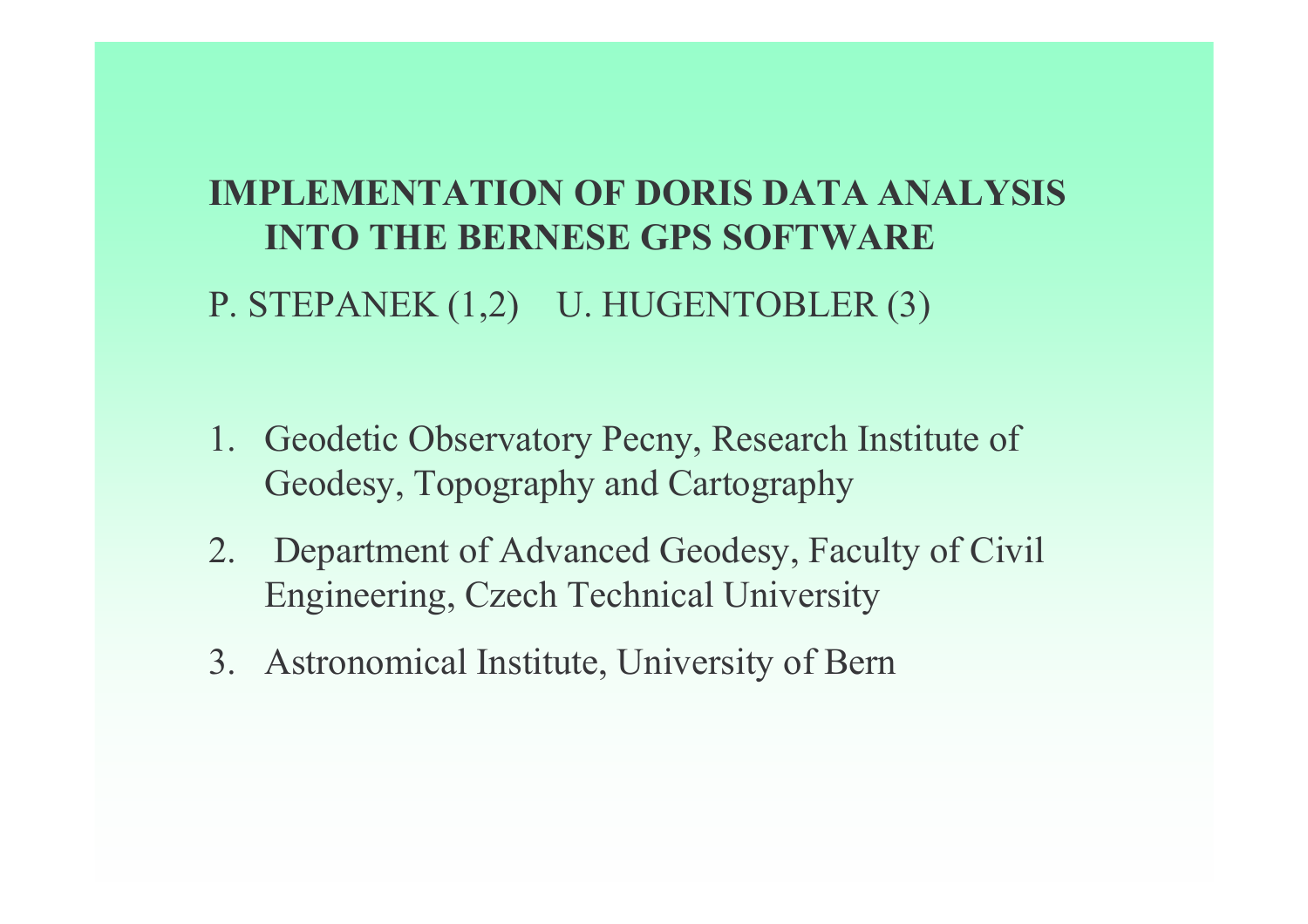# **Doris data in Bernese software**

```
Bernese GPS software – developed in AIUB
```

```
Input DORIS data: CDDIS 2.0 (2.1)
```
**Transformation of Range rate to difference between two pseudoranges** 

 $AR = - TV$ 

Original idea: Create  $\Delta R$  for both frequencies using ionosphere correction to reconstruct 400 MHz observation

Problem: Ionosphere correction from CDDIS file includes also other Effekts

Solution: no solution at least for old satellites, use one frequency and apply the ionosphere correction

In the beginning are used all the corrections from CDDIS files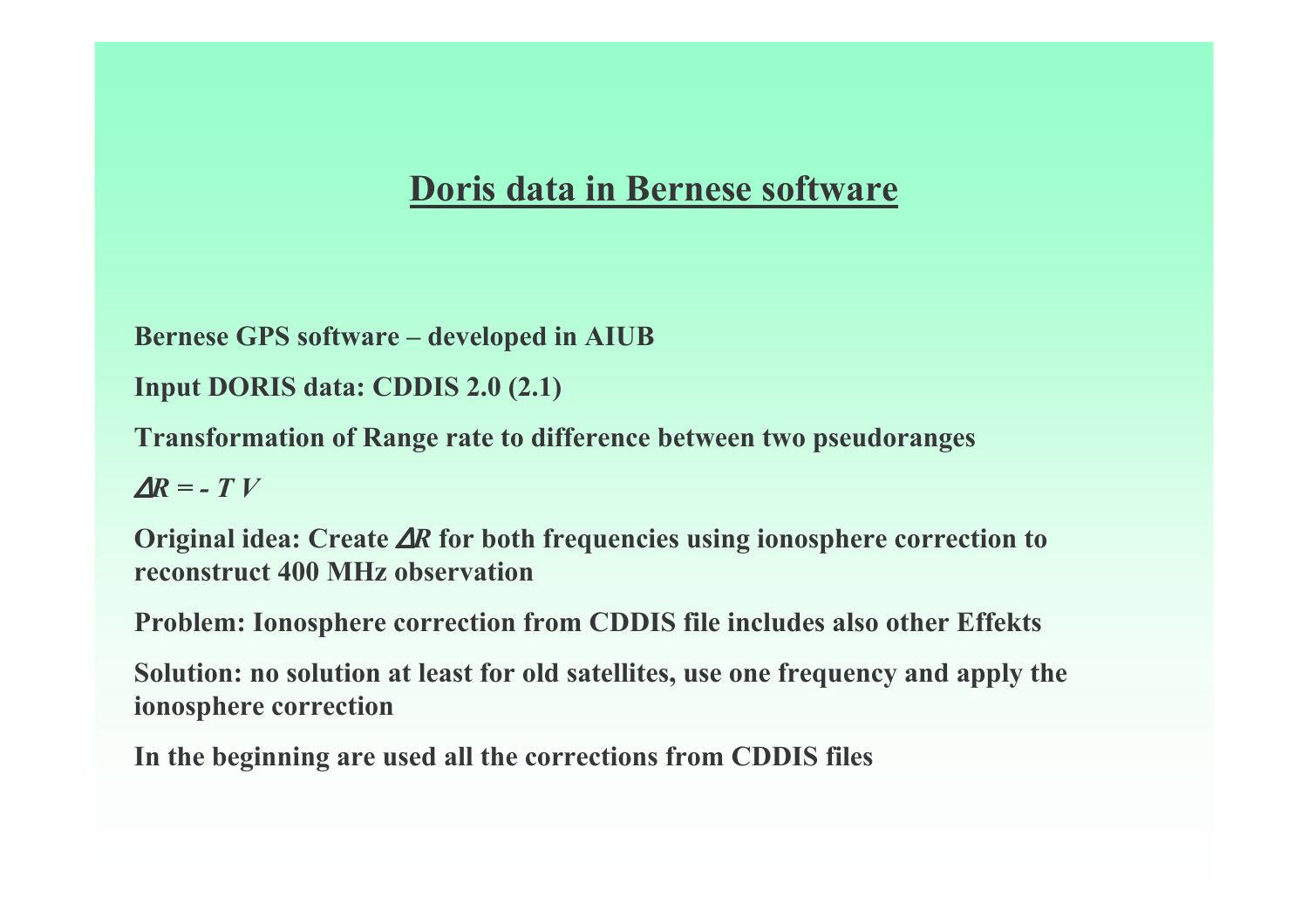### **GPS** – like approach

One DORIS observation is divided into two parts (two pseudoobservations):

**Beginning: 100 km** new ambiguity flag

- End:  $100 \text{ km} + \text{observation}$
- $\Phi_1 = \rho(t_1) + A \equiv 0$

 $\Phi_2 = \rho(t_2) + A$ 

 $\Delta \Phi \equiv \Phi_2 - \Phi_1 = \rho(t_2) - \rho(t_1)$ 

•Constant 100 km is used to have always a positive value

•Ambiguities A are eliminated before NEQ inversion

•In principle is possible in the case of new receivers use phase -like processing

**Beginning: 100 km** new ambiguity flag

- $100 \text{ km} + \text{observation}$ Next:
- Next:  $100 \text{ km} + \text{observation}1 + \text{observation}2$

 $\bullet\bullet\bullet$ 

 $\bullet\bullet\bullet$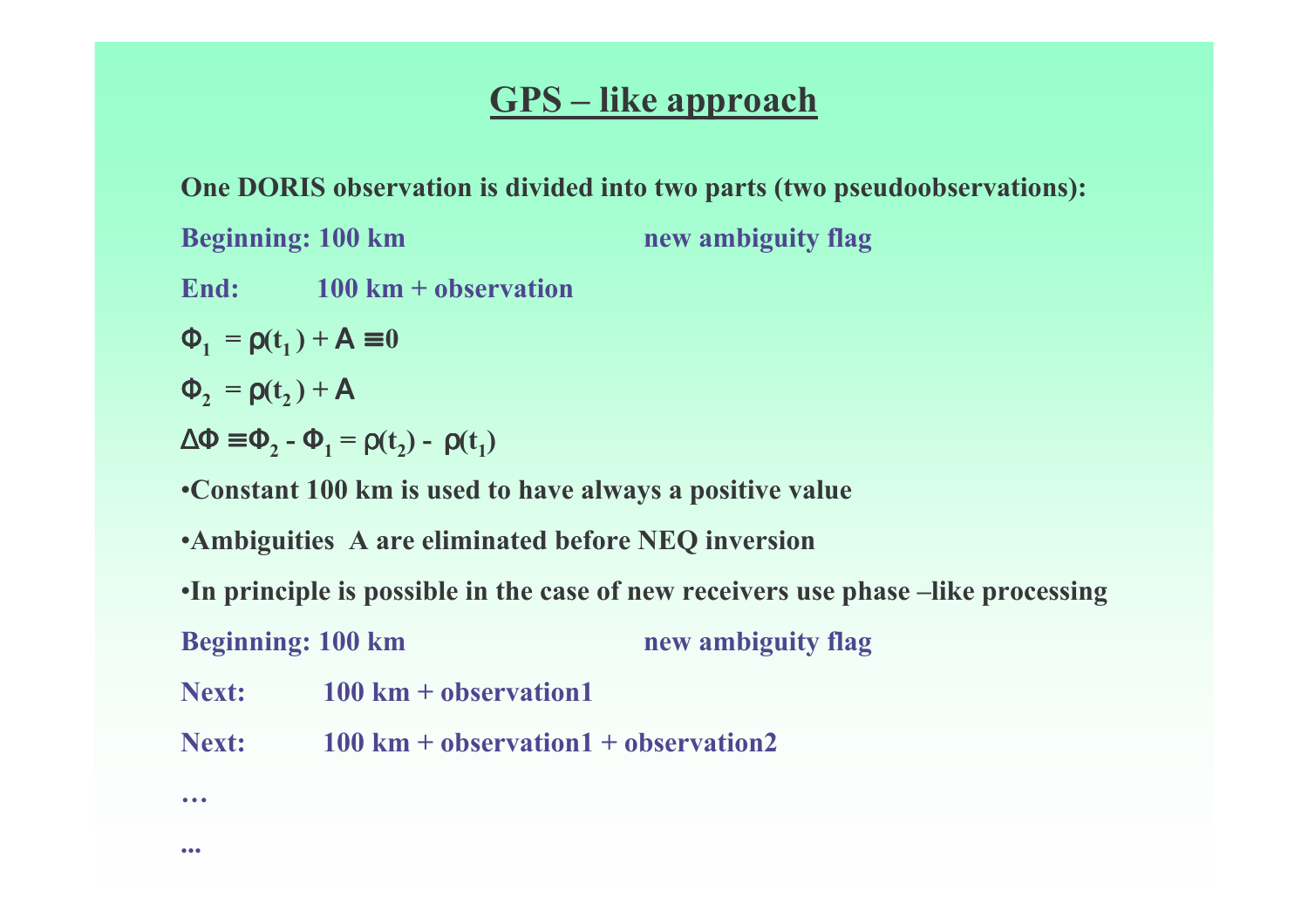# **DORIS in Bernese software**

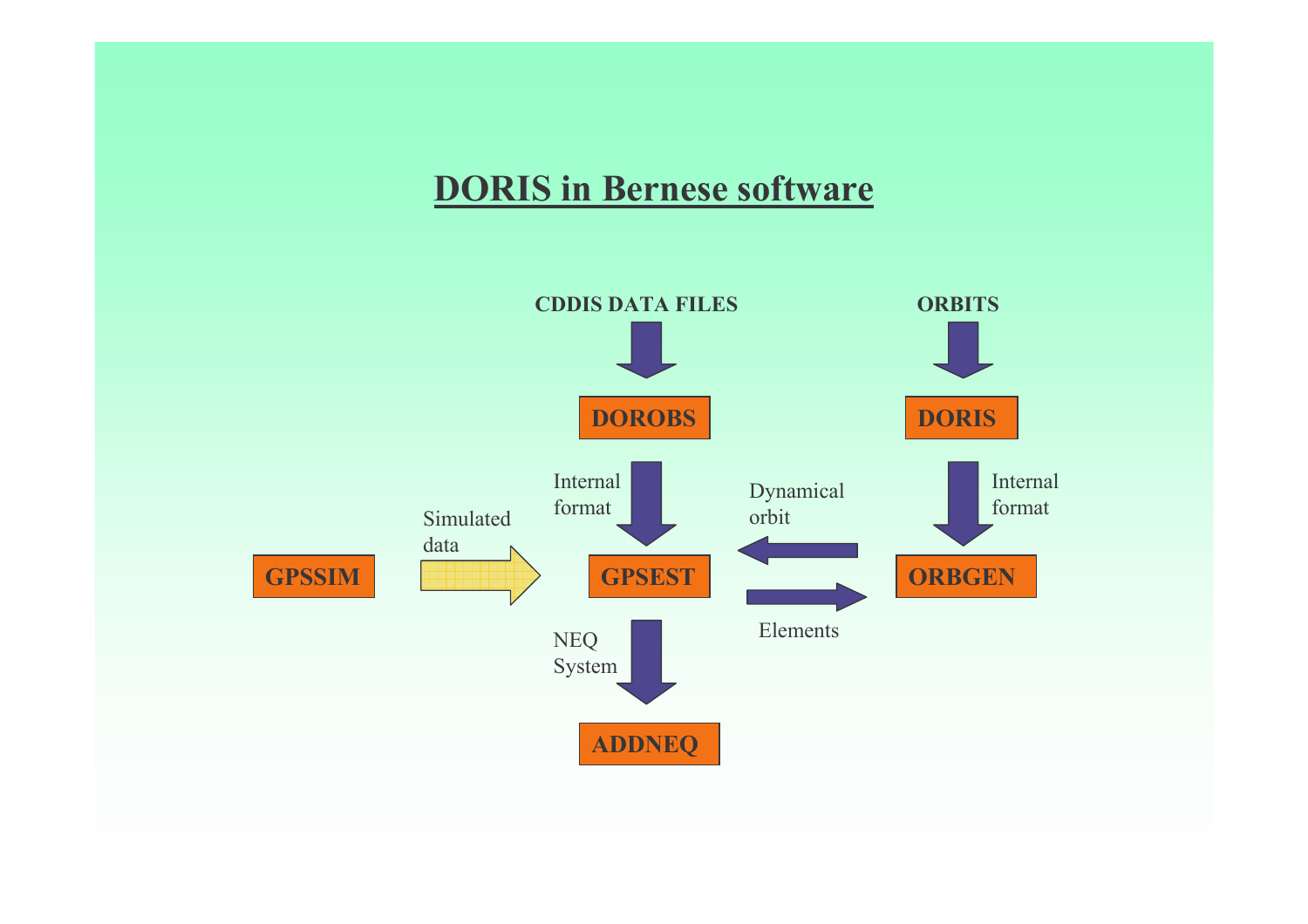### **First testing campaign**

- TOPEX/POSEIDON data (format 2.0)
- **July 1995**
- · station coordinates estimated, orbit fixed
- · Orbit estimated, network fixed
- One day Arcs
- 4 weekly, 1 monthly solution
- · all CDDIS correction applied
- troposphere estimation additional test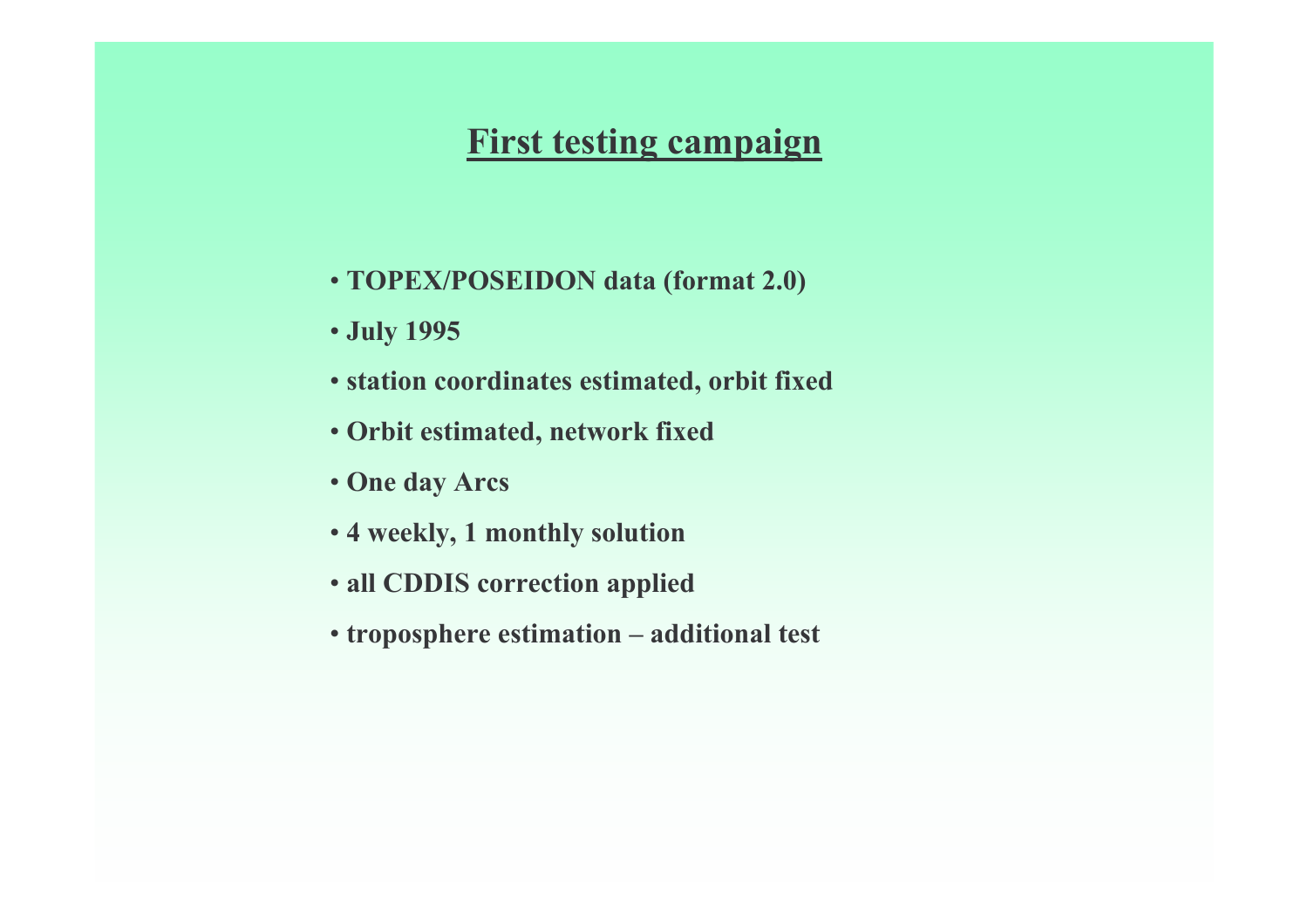# **ORBIT FIXED, POSITIONNING**

#### RMS in Monthly Positionning (cm)

|               | <b>Formal</b> | <b>Determined</b><br>from weekly<br>solutions | Estimated -<br><b>ITRF 2000</b><br><b>Helmert</b> | Estimated -<br><b>ITRF 2000</b> |
|---------------|---------------|-----------------------------------------------|---------------------------------------------------|---------------------------------|
| Longitude     | 1.2           | 3.0                                           | 9.9                                               | <b>10.6</b>                     |
| Latitude      | 1.3           | 2.3                                           | 5.6                                               | 11.3                            |
| <b>Height</b> | 1.5           | 2.5                                           | 4.2                                               | 8.0                             |
| 3D            | 2.3           | 4.5                                           | 12.1                                              | 17.4                            |

#### Helmert transformation of results (ITRF 2000)

| <b>Scale</b> | $0.0111 + 0.0020$ mm/km |
|--------------|-------------------------|
| Tx           | $-3.0$ + - 13.1 mm      |
| <b>Ty</b>    | $-26.3 + -13.0$ mm      |
| Tz           | $12.8 + 13.1$ mm        |
| <b>Rx</b>    | $0.00111 + -0.00050$ "  |
| Ry           | $-0.00022 + -0.00053$ " |
| <b>Rz</b>    | $-0.00381 + -0.00053$ " |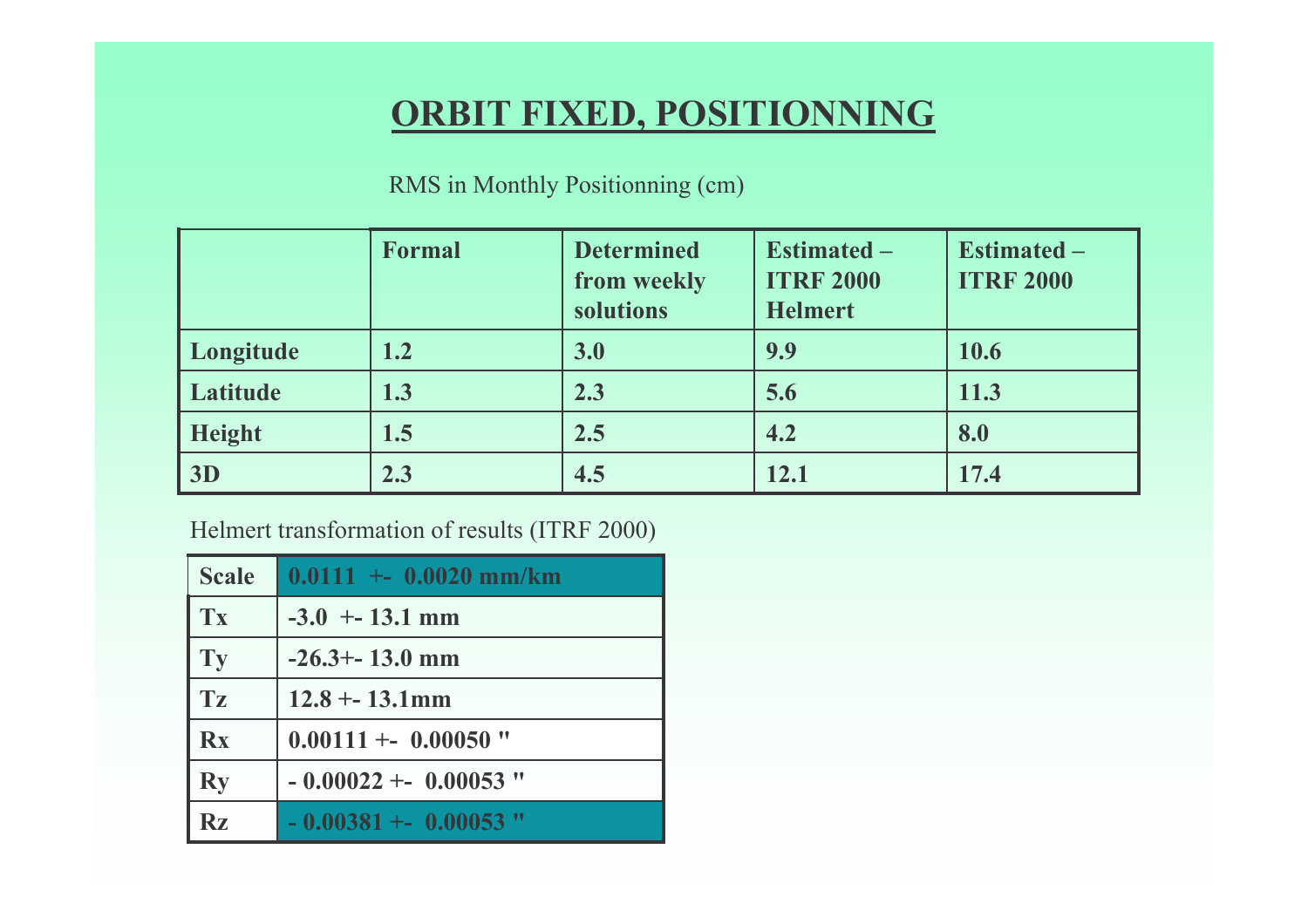### RESIDUALS, STATION ADEA 6.7. , ORBIT FIXED





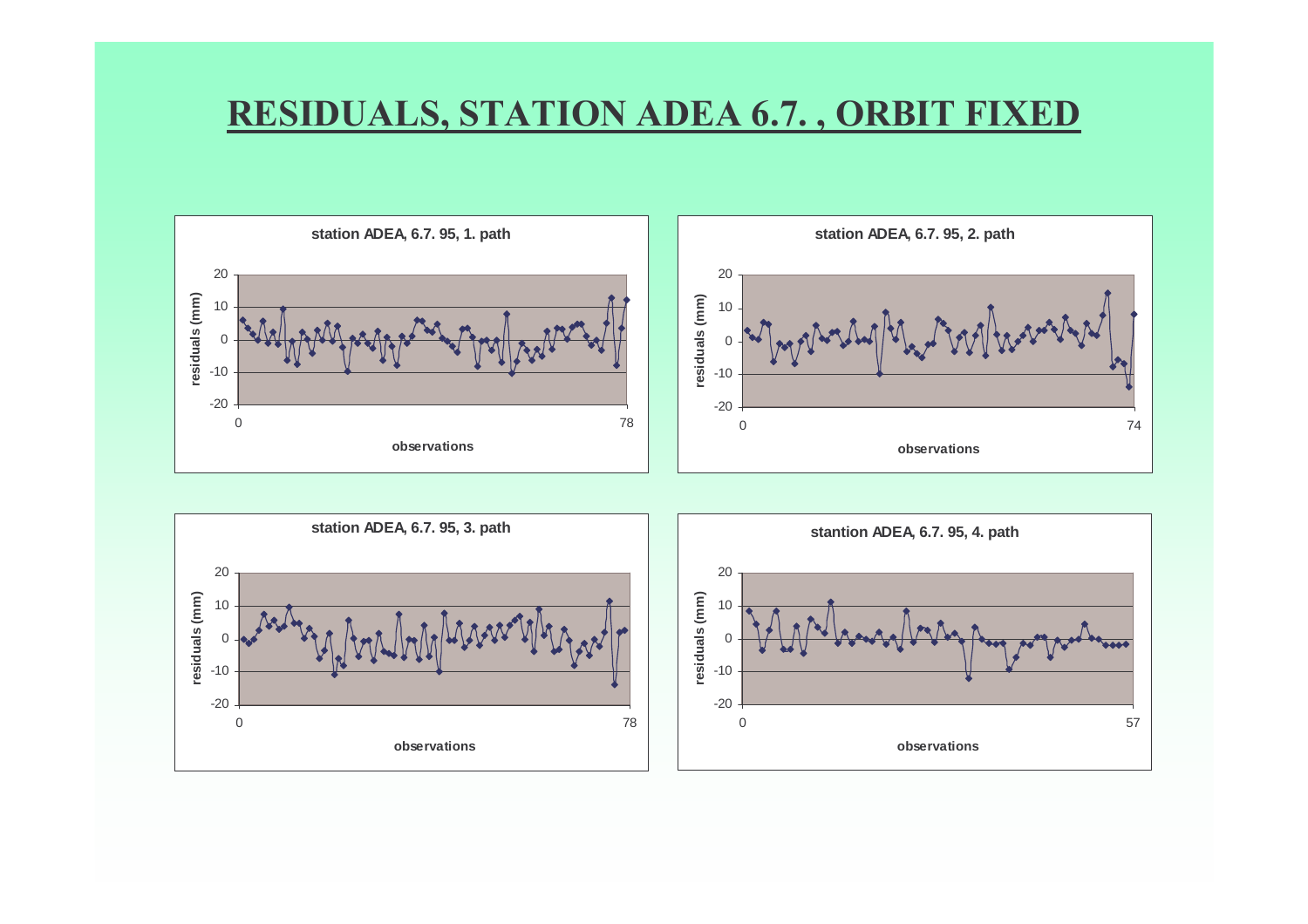### Orbit estimation - radial component

- $\cdot$  Apriori aviso orbit 2 cm radial precision
- $\cdot$  STD orbit RMS with respect to apriori PRE (AVISO) 3 cm for 1 day arc, 1 cm for 8 hours arc
- Bernese estimation 7 cm RMS with respect to apriori STD orbit for 1 day arcs
- Estimated: initial Kepler elements, Solar pressure coefficients, **Stochastic parameters (every 6 hours)**

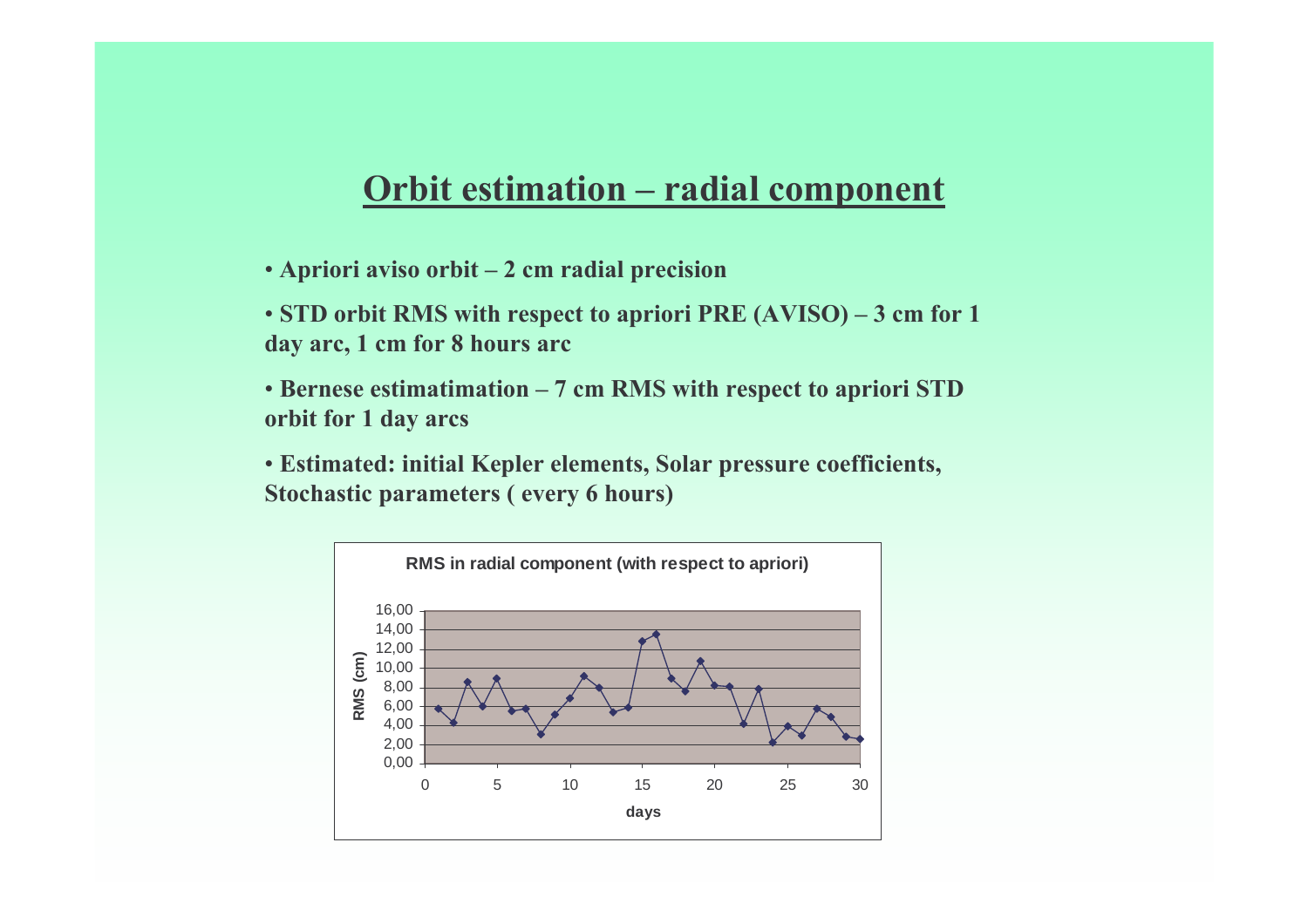# **RMS** of one observation

| <b>ANALYSIS</b> | <b>NETWORK</b>   | <b>ORBIT</b>     | <b>RMS0</b><br>$\text{mm}$ ) |
|-----------------|------------------|------------------|------------------------------|
| <b>Daily</b>    | <b>Estimated</b> | <b>Fixed</b>     | 5.6                          |
| <b>Monthly</b>  | <b>Estimated</b> | <b>Fixed</b>     | 6.5                          |
| <b>Daily</b>    | <b>Fixed</b>     | <b>Estimated</b> | 9.7                          |

• The most of intervals were 10 s.

. High RMS in the case of orbit estimation - low orbit model precision?

• Short arcs used for coordinates estimation – very small improvement

• Troposphere estimation - Formal RMS on the same level, result comparison to ITRF about 30% worse